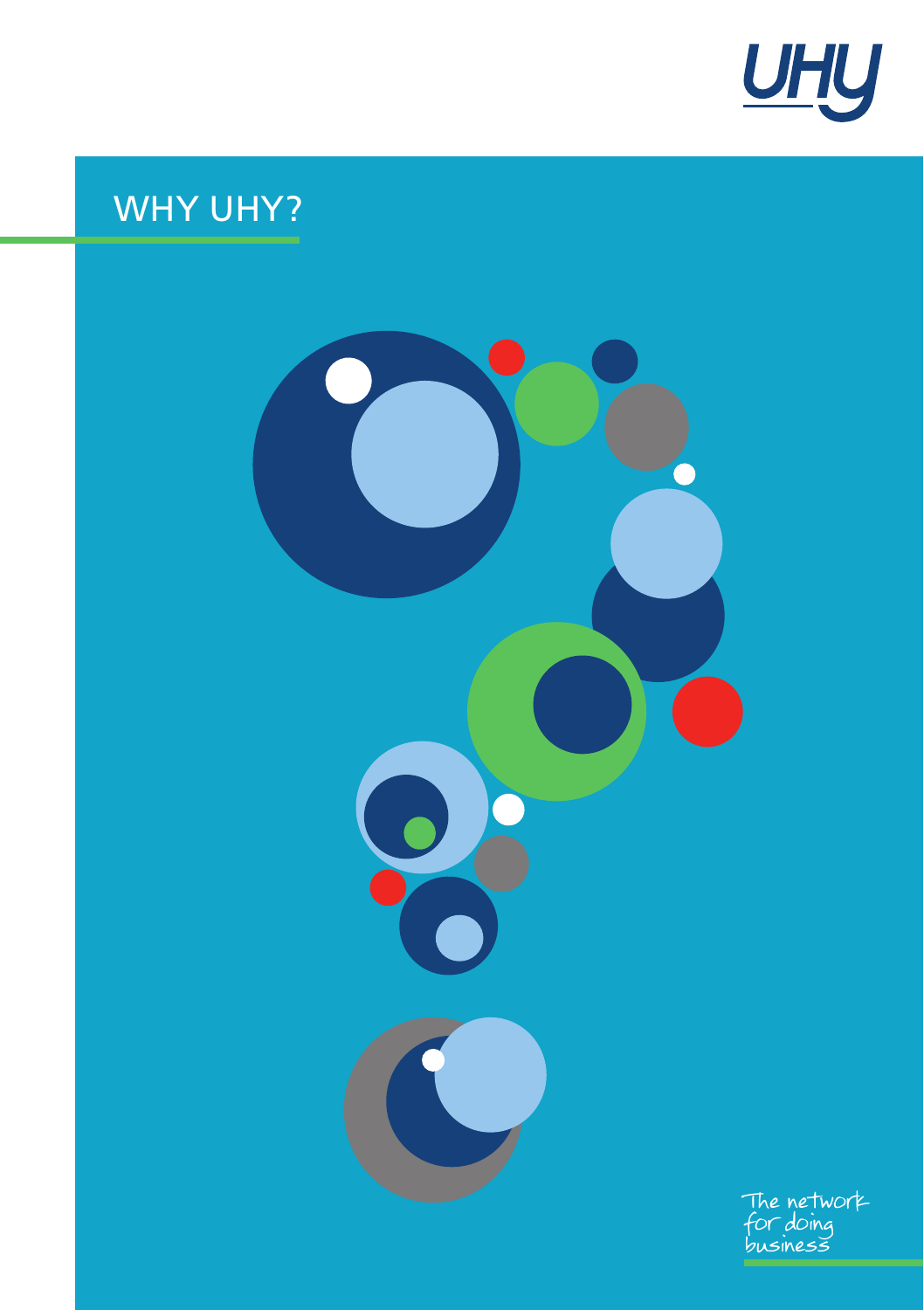### UHY – THE NETWORK FOR DOING BUSINESS

### We are connected

#### Over 8,500 trusted advisors and consultants operating in nearly 330 business centres in more than 100 countries

#### AFRICA & MIDDLE EAST

Angola Bahrain Egypt Ghana Iran Israel Jordan Kenya Kuwait Lebanon Mauritius Morocco Mozambique Nigeria Qatar Saudi Arabia Seychelles South Africa Tunisia Uganda United Arab Emirates Zambia

#### AMERICAS

**Argentina** Bahamas Bolivia Brazil Canada Chile Costa Rica Dominican Republic Ecuador El Salvador Guatemala Honduras Mexico Nicaragua Panama Paraguay Peru Puerto Rico Saint Lucia

United States of America Uruguay Venezuela

#### ASIA-PACIFIC

Afghanistan Australia **Bangladesh** China Hong Kong India Indonesia Japan Kazakhstan Korea (Republic of) Malaysia Nepal New Zealand Pakistan Philippines Singapore Sri Lanka Taiwan Thailand Vietnam

#### EUROPE

Albania Austria Azerbaijan Belarus Belgium Bosnia & Herzegovina Croatia Cyprus Czech Republic Denmark Finland France Georgia Germany Greece Hungary Ireland

Isle of Man Italy Luxembourg Malta **Netherlands** Norway Poland Portugal Romania Russian Federation Serbia Slovak Republic Slovenia Spain Sweden Switzerland **Turkey** Ukraine United Kingdom Uzbekistan

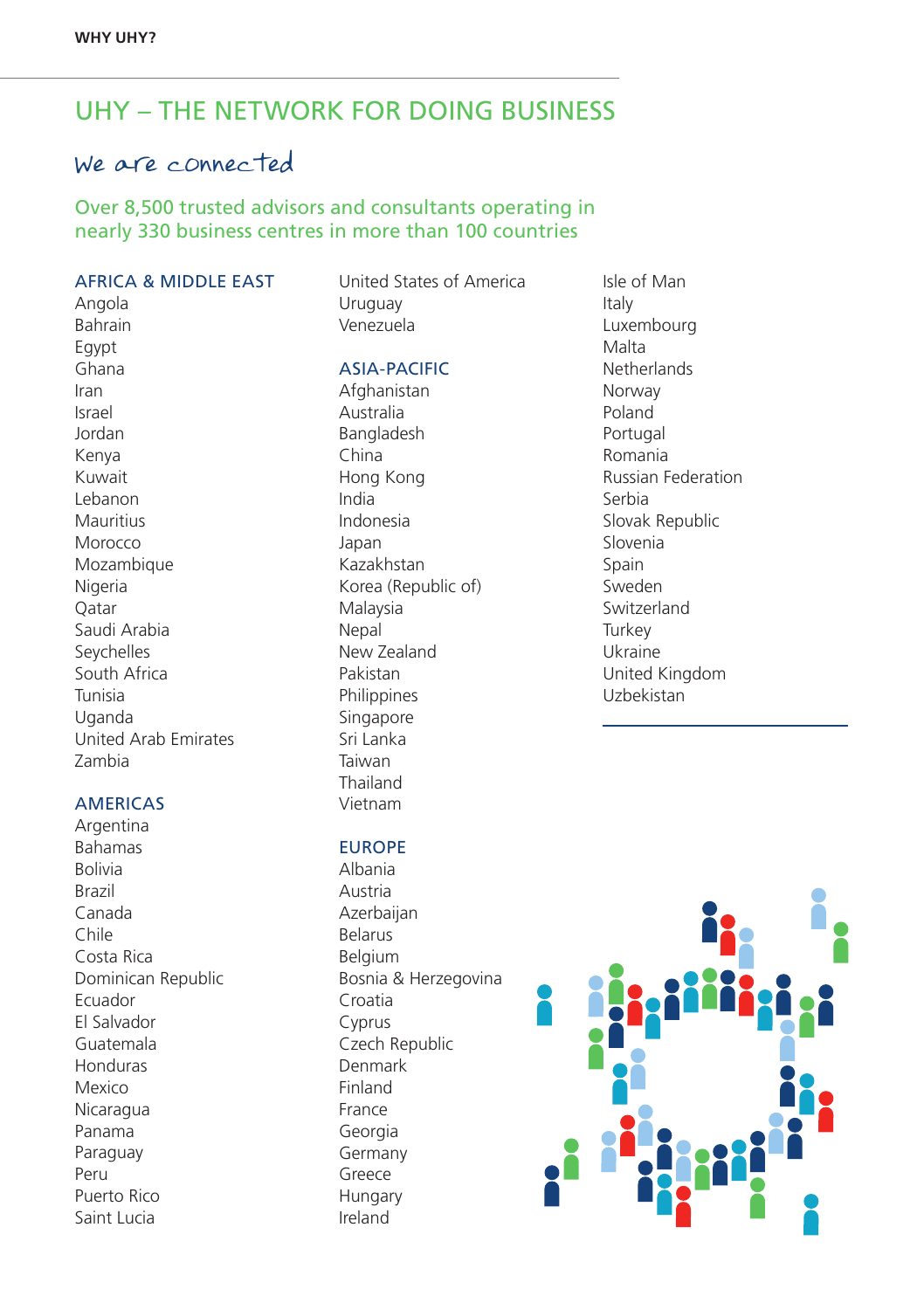### WHY UHY?

UHY is a leading international network of independent member firms providing audit, accounting, tax and business advisory services globally

#### WE UNDERSTAND YOUR BUSINESS

### lnformed thinking, whatever your focus

Tap into our global knowledge: our services focus on our clients' requirements with a good understanding of their needs. We work in collaboration with our clients and other member firms to ensure our client expectations and objectives are achieved. We share our clients' aspirations and deliver customised, timely advice to help you make the right business decisions.

#### WE'RE CONNECTED

### Consistent values wherever in the world you do business

It is the UHY culture that really makes the difference for our clients. Harness the power of our network to achieve your goals: we deliver because we know each other well, we know about each member firm's specialist sector knowledge, and we know about each other's individual expertise. But, more than that, we know each other as people through meeting and working together regularly internally and cross-border.

Our commitment to quality is one of our network's main values and, as it is so very important to us, we strive to achieve this in everything we do.

#### GLOBAL SKILLS

### Over 8,500 staff, 330 offices, 100 countries... a shared vision

The UHY network offers an exceptional competitive advantage — national capabilities enhanced by resources and attentive personal service with the capability to support major business centres globally. UHY people pride themselves on their ability to combine local knowledge with national, regional and international skills sets.

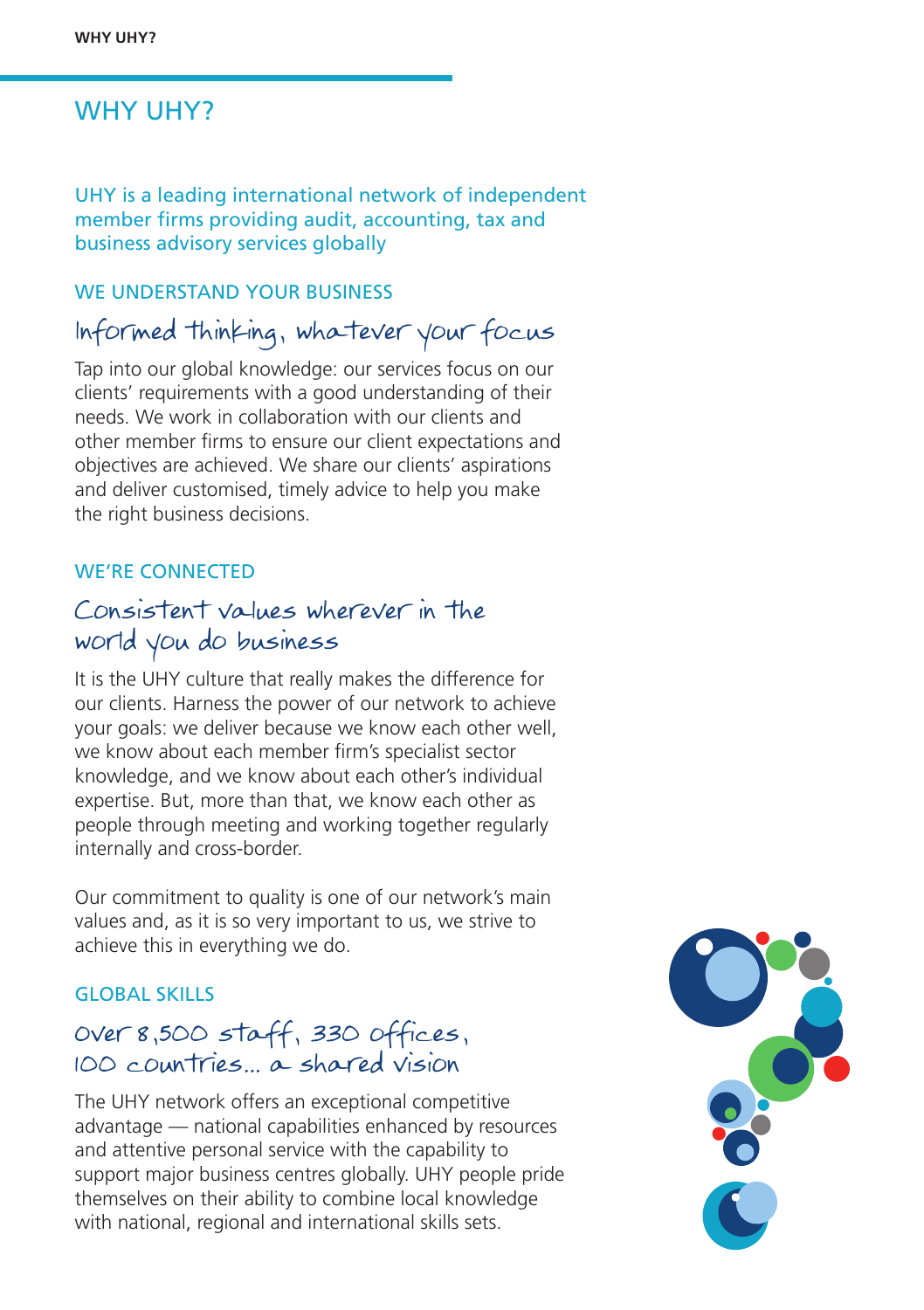#### UHY RESOURCES **LET** UHU CAPABILITY STATEMENT 2021 **FURTHER BUSINESS SUCCESS** To find out how UHY can assist your **global** UHY is an international network of legally independent accounting and consultancy firms whose administrative entity is Urbach Hacker Young International Limited, a UK company. UHY is the brand name for the UHY international network. Services to clients are provided by member firms and not by Urbach Hacker Young International Limited. Neither Urbach Hacker Young International Limited, the UHY network, nor any member of UHY has any liability for services provided by other members. © 2021 UHY International Ltd. The editorial opinions expressed in the magazine may not necessarily be those of UHY International Ltd or its member firms. Every effort is made to ensure accuracy but the publishers cannot be held responsible for errors or omissions. No part of this magazine may be reproduced in any form without prior permission of UHY International Ltd. We thank all contributors. Design: Flex with UHY International. Editorial: Flex with UHY International. Photography supplied by UHY member firms, their clients and from stock. UHY **FLYING COLOURS** CENTRAL AMERICA POISED FOR VIBRANT FUTURE **BACK IN THE GAME FOOTBALL GETTING THERE** The network **OVERHAUL FOR GLOBAL SUPPLY THE FUTURE FOR POST-COVID-COVID-COVID-COVID-COVID-COVID-COVID-COVID-COVID-COVID-COVID-COVID-COVID-COVID-COVID-COVID-COVID-COVID-COVID-COVID-COVID-COVID-COVID-COVID-COVID-COVID-COVID-COVID-COVID-COVID-COVID-COVID-COVID-COV**  $f_{\rm eff}$ **HOMES OF HYBRID** business

#### UHY provides a range of complementary international materials featuring current business issues.

The following can be downloaded from [www.uhy.com:](http://www.uhy.com:)

#### UHY GLOBAL

Our twice-yearly flagship client facing magazine is a true representation of what UHY is about... sharing a little of the diversity, the thinking and the difference that a global UHY team can make.

#### UHY GLOBAL TRANSFER PRICING GUIDE

International guide to transfer pricing presenting the relevant rules and legislation in each country including pricing methods, documentation requirements and penalties.

#### UHY DOING BUSINESS GUIDE

Country reports to assist the establishment of international businesses.

#### UHY GLOBAL DIRECTORY

Directory with details of each UHY office around the world with related contact information.

#### UHY CAPABILITY STATEMENT

An annual publication illustrating how we have continued to strengthen our close working relationships with our clients locally, internationally or cross-border throughout sectors, specialisms and geographical regions – and, more importantly, it includes what our clients say about our services.

#### UHY REAL ESTATE GUIDE

A guide to technical and legislative information on investing in real estate in various jurisdictions.

### UHY SPECIALISES IN THE FOLLOWING KEY SECTORS

- AGRICULTURE & FORESTRY
- **AUTOMOTIVE**
- BANKING, FINANCIAL SERVICES & INSURANCE
- CHEMICALS
- CONSTRUCTION & REAL ESTATE
- DISTRIBUTION & FRANCHISING
- EDUCATION & SERVICES
- **ENERGY & UTILITIES**
- ENGINEERING & INDUSTRIAL
- FOOD & DRINK
- HEALTH SCIENCES & CARE, PHARMACEUTICALS & BIOTECH
- HIGH-TECH, LIFE SCIENCES, ELECTRONICS & IT
- HOSPITALITY, TOURISM & LEISURE
- MEDIA & COMMUNICATIONS
- MINERALS, METALS & PRECIOUS STONES
- NOT-FOR-PROFIT
- PLASTICS & RUBBER
- PROFESSIONAL, SCIENTIFIC, TECHNICAL SERVICES, MANAGEMENT **CONSULTANCY**
- PUBLIC SECTOR & SERVICES
- RETAIL, CONSUMER PRODUCTS & FMCG
- TELECOMMUNICATIONS
- TRANSPORT & INFRASTRUCTURE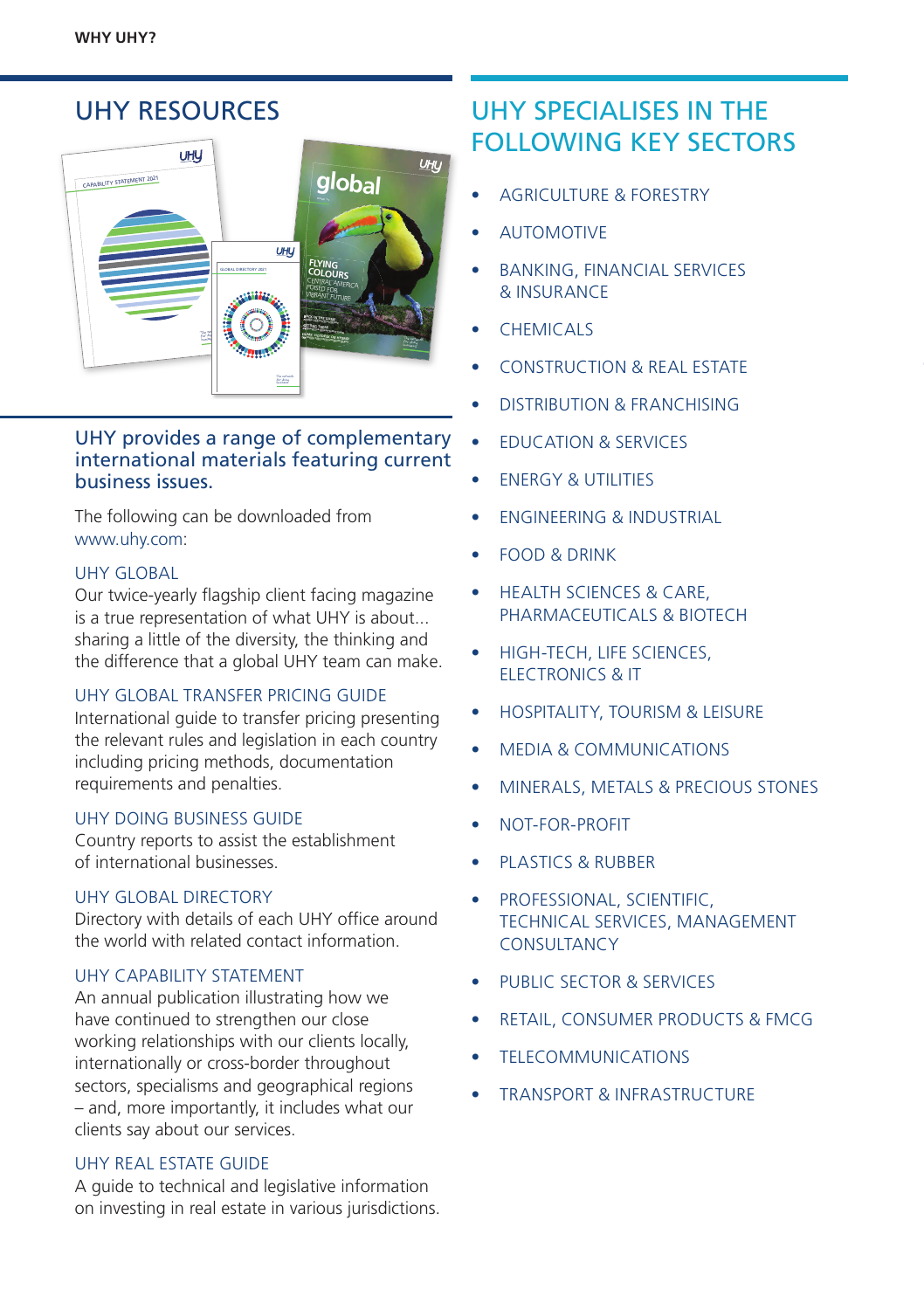## UHY OFFERS THE FOLLOWING SERVICES



### CORPORATE SERVICES

Not all of the services described below are provided by every UHY member firm. The provision of some services may be restricted in some areas depending on local legislation.

- AUDIT & ASSURANCE, including: statutory audit, internal reviews, compilation and review of financial statements including compliance with International Financial Reporting Standards (IFRS), special purpose and international audits.
- BUSINESS ADVISORY & ACCOUNTING, including: accounting and bookkeeping, outsourcing, business plans and independent business reviews, business valuations, financial planning and control, reviewing management reporting systems, company formations and company secretarial services including appropriate commercial and tax-efficient structures for international expansion and cross-border ventures, trusts and foundations, pension funds, charitable and philanthropic structures, interim finance and management, business systems, payroll administration and employee benefits.

#### • CORPORATE FINANCE

including: strategic business advisory services, business valuations, due diligence, transactional services (acquisitions, mergers, disposals, MBOs, IPOs) across all industry sectors and geographies, restructuring, exit strategies and start-ups.

• CORPORATE GOVERNANCE & RISK MANAGEMENT, including: corporate governance, risk management and consulting including Sarbanes-Oxley compliance

services.

• CORPORATE RECOVERY & INSOLVENCY, including: debt collection, corporate turnaround, asset protection or repossession, developing or implementing good management practices, refinancing, valuations, debt management, insolvency planning, personal liability protection.

• CORPORATE TAX, including: direct taxation and indirect taxation, international tax such as tax-efficient structures for international expansion and cross-border ventures, transnational group structuring, VAT returns and advice, tax consultancy and transfer pricing.

#### • FORENSIC ACCOUNTING & LITIGATION SUPPORT,

including: litigation support, valuations, economic damages, fraud evaluations, criminal proceedings and money laundering issues.

- FUND SERVICES, including: fund establishment and administration.
- LEGAL, including: tax law, labour law, etc.
- INTERNATIONALISATION, including: business contact introductions, local regulatory requirements and business etiquette, local business tax environment, business structuring and compliance, personal taxation, recruitment and labour law consultancy, transfer pricing, customs and other fiscal areas.
- MANAGEMENT CONSULTING & SOLUTIONS, including: internationalisation of businesses, human resources and recruitment services, information technology and software solutions.



#### PRIVATE CLIENT SERVICES

Key services include: wealth management: individuals and families, income tax and capital gains tax planning. International tax planning: expatriates and migrants, non-domicile status, trust services & management, inheritance planning.